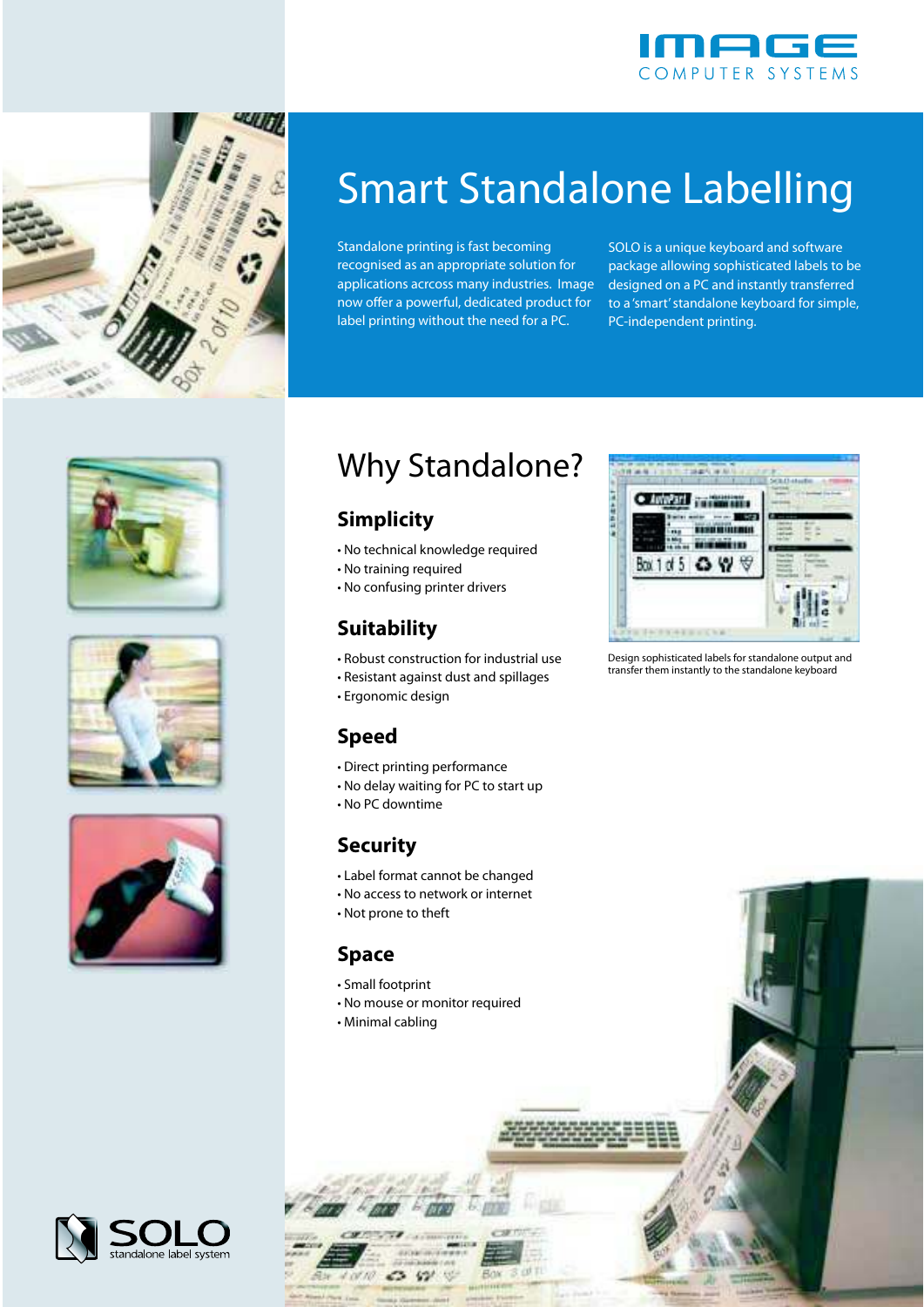

### Better by Design

Each SOLO solution includes SOLO Studio - a fully featured PC label design application. SOLO Studio offers an intuitive design environment allowing users to create label templates compatible with most leading thermal transfer printer ranges with barcodes, images, symbols, fonts and other elements - all exactly as they will be printed.

Label content can be sourced at printtime from database records, keyboard input and other sources. Serial numbers, date/time stamps, price calculations and powerful macro scripts can all be added to the label design with the help of SOLO Studio's straightforward wizards and controls.



Design labels exactly as they will be printed with imported backgrounds for preprinted stock



Transfer your label templates to the SOLO keyboard at the click of a button

Label templates can be transferred to the SOLO keyboard at any point using SOLO Studio's integrated Keyboard Builder feature which automatically locates and connects to your SOLO keyboard. Selected templates can then be transferred instantly to the keyboard along with related graphics, printer settings and a database.

SOLO Studio's wide range of graphical tools and variable types allow anyone to design clear, branded, standards compliant labels in minutes.



SOLO Studio combines the power of PC labelling with the benefits of standalone printing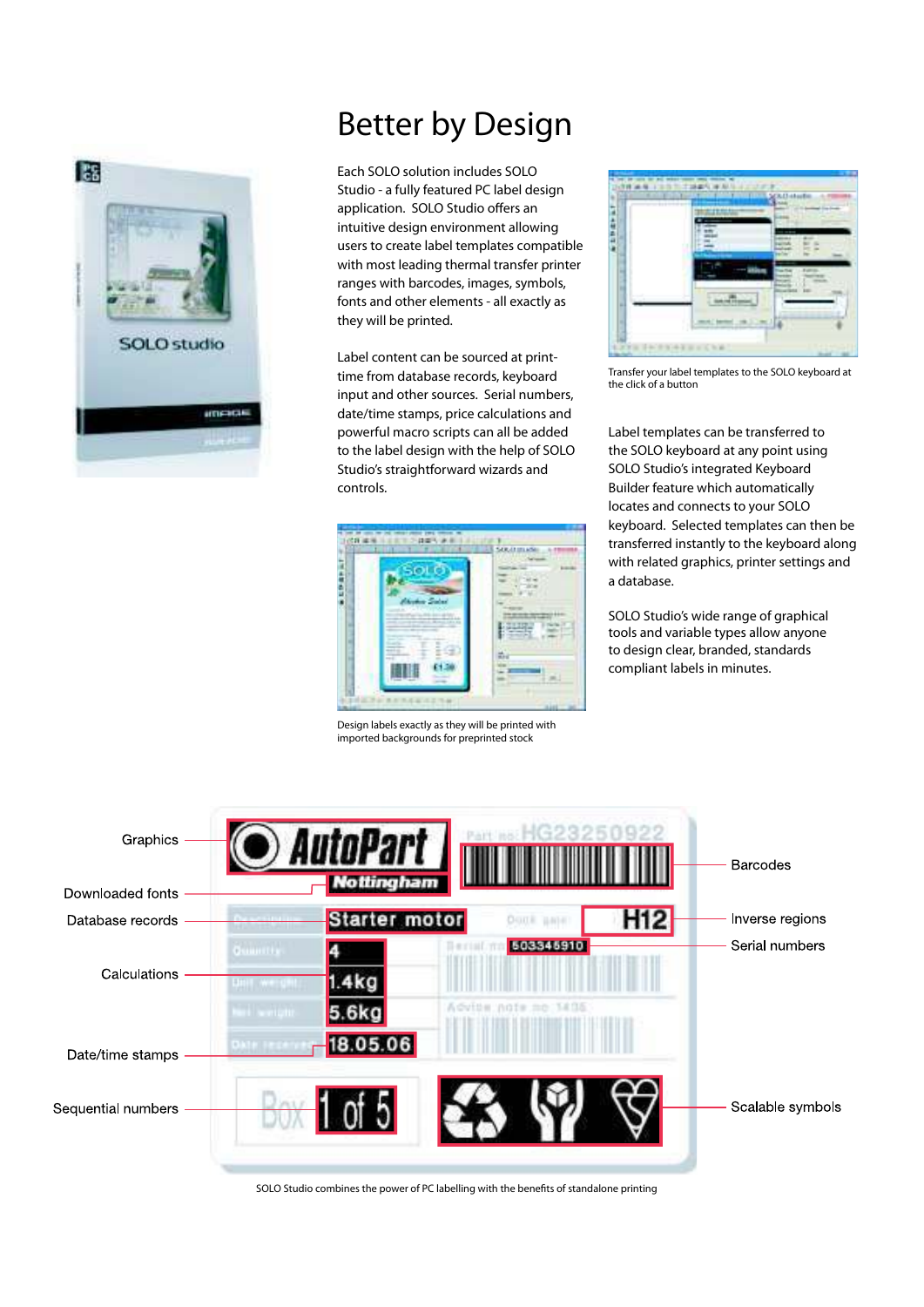### What You See is What You Get

Unlike other PC labelling programs which provide nominal support for standalone printing, SOLO offers a dedicated solution offering distinct advantages in terms of features, usabilty, performance and design. SOLO Studio provides full support for the features of your printer including accurate representations of all printer fonts. This allows labels to be accurately designed whilst optimising print performance.

| WYSIWYG design                         | <b>SOLO studio</b>                                                                                                                                                                   | Competitor software                                                                             |
|----------------------------------------|--------------------------------------------------------------------------------------------------------------------------------------------------------------------------------------|-------------------------------------------------------------------------------------------------|
| Screen representation                  | · AutoPart<br>Starter Motor<br>here he anddannis mot out<br>٠<br><b>HIP</b><br>61 H H<br>1.4Kg<br>s ekg<br>14.91<br>18.05.06<br><b>BOX 1 OF 5</b>                                    | • AutoPart<br><b>Starter Motor</b><br>4<br>t.4Kg<br>5.6Kg<br>18.05.06<br>.<br>of 5<br>Box 1     |
| Printed label                          | AutoPart<br>Starter Motor<br><b><i><u><i><u>ARCHITECT</u></i></u></i></b><br>\$6334890<br>W12<br>LAKE<br>es Meight<br><b>LAKE</b><br><b>Mr. Warsh</b><br>18.05.06<br><b>BOX 1 OF</b> | · AutoPart<br>DescriptionSharter Motor<br>Quantity<br>Jmst.<br>weigt<br>Net wwight<br>Date Roce |
| Variables                              |                                                                                                                                                                                      |                                                                                                 |
| Keyboard input                         | $\blacktriangledown$                                                                                                                                                                 | $\blacktriangledown$                                                                            |
| Date / time with offsets               | $\checkmark$                                                                                                                                                                         | $\boldsymbol{\mathsf{x}}$                                                                       |
| Database                               | $\blacktriangledown$                                                                                                                                                                 | $\pmb{\times}$                                                                                  |
| Incrementing / serial numbers          | $\blacktriangledown$                                                                                                                                                                 | $\boldsymbol{\mathsf{x}}$                                                                       |
| <b>Option lists</b>                    | $\blacktriangledown$                                                                                                                                                                 | $\boldsymbol{\mathsf{x}}$                                                                       |
| Calculations                           | $\blacktriangledown$                                                                                                                                                                 | $\pmb{\times}$                                                                                  |
| Prices and weights                     | $\checkmark$                                                                                                                                                                         | $\boldsymbol{\mathsf{x}}$                                                                       |
| Macro scripts                          | $\checkmark$                                                                                                                                                                         | $\boldsymbol{\mathsf{x}}$                                                                       |
| Formatting                             |                                                                                                                                                                                      |                                                                                                 |
| Text alignment (left / centre / right) | $\checkmark$                                                                                                                                                                         | $\pmb{\times}$                                                                                  |
| Case coercion                          | $\overline{\mathscr{L}}$                                                                                                                                                             | ×                                                                                               |
| Length coercion                        | $\checkmark$                                                                                                                                                                         | $\pmb{\times}$                                                                                  |
| Prefix / suffix                        | $\blacktriangledown$                                                                                                                                                                 | $\pmb{\times}$                                                                                  |
| Communications                         |                                                                                                                                                                                      |                                                                                                 |
| Keyboard management facility           | $\blacktriangledown$                                                                                                                                                                 | $\pmb{\times}$                                                                                  |
| Automatic keyboard connection          | $\blacktriangledown$                                                                                                                                                                 | $\pmb{\times}$                                                                                  |
| Native printer language support        | $\blacktriangledown$                                                                                                                                                                 | $\pmb{\times}$                                                                                  |